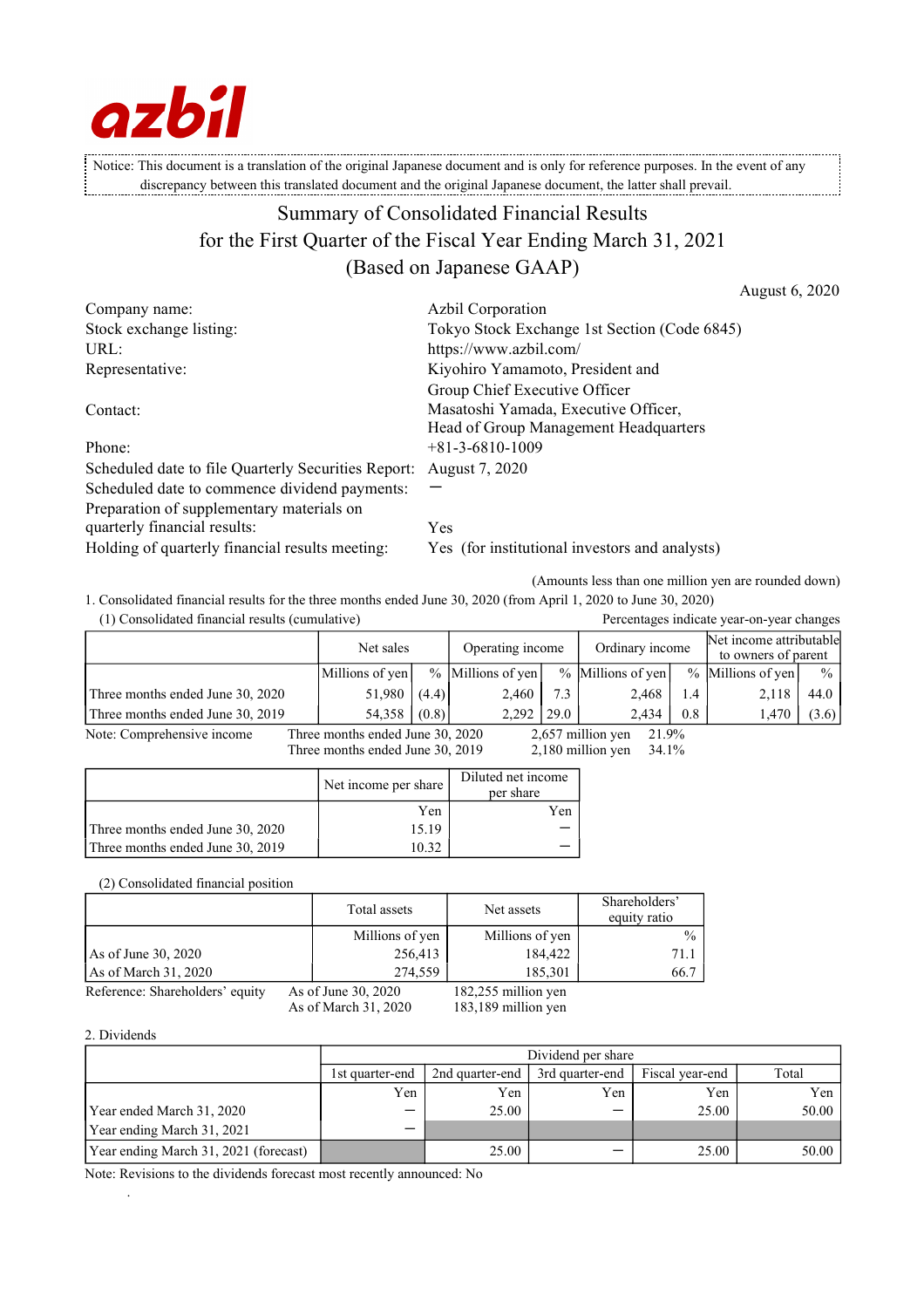3. Forecast of consolidated financial results for the fiscal year ending March 31, 2021 (from April 1, 2020 to March 31, 2021) Percentages indicate year-on-year changes

|            | Net sales       |       | Operating income    |  | Ordinary income     |  | Net income attributable<br>to owners of parent |               | Net income<br>per share |  |
|------------|-----------------|-------|---------------------|--|---------------------|--|------------------------------------------------|---------------|-------------------------|--|
|            | Millions of yen |       | $%$ Millions of yen |  | $%$ Millions of yen |  | $%$ Millions of yen                            | $\frac{0}{0}$ | Yen                     |  |
| First half | 110,000         | (7.3) | $7,600$ $(14.2)$    |  | $7,300$ $(19.0)$    |  | 5,400                                          | (9.2)         | 38.71                   |  |
| Full year  | 245,000         | (5.6) | $24,000$ $(11.9)$   |  | $23,500$ (15.2)     |  | 16,800                                         | (15.1)        | 120.43                  |  |

Note: Revisions to the consolidated financial results forecast most recently announced: Yes

\* Notes

| (1) Changes in significant subsidiaries during the period (changes in specified subsidiaries due to changes |    |
|-------------------------------------------------------------------------------------------------------------|----|
| in the scope of consolidation):                                                                             | No |
| (2) Application of special accounting methods for preparing quarterly consolidated financial statements:    | No |
| (3) Changes in accounting policies, changes in accounting estimates, and retrospective restatements         |    |
| 1. Changes associated with revision in accounting standards:                                                | No |
| 2. Other changes:                                                                                           | No |

| 4. OUIVI VIRIIGVJ.                  | .  |
|-------------------------------------|----|
| 3. Changes in accounting estimates: | Nο |
| 4. Retrospective restatements:      | No |

## (4) Number of issued shares (common stock)

|  |  |  |  | 1. Total number of issued shares at the end of the period (including treasury shares) |  |  |
|--|--|--|--|---------------------------------------------------------------------------------------|--|--|
|  |  |  |  |                                                                                       |  |  |

| As of June 30, 2020                                                                              | 145,200,884 shares                               | As of March 31, 2020             | 145,200,884 shares |  |  |  |  |  |
|--------------------------------------------------------------------------------------------------|--------------------------------------------------|----------------------------------|--------------------|--|--|--|--|--|
| 2. Number of treasury shares at the end of the period                                            |                                                  |                                  |                    |  |  |  |  |  |
| As of June 30, 2020                                                                              | $\vert$ As of March 31, 2020<br>5,697,686 shares |                                  | 5,699,112 shares   |  |  |  |  |  |
| 3. Average number of shares during the period (cumulative from the beginning of the fiscal year) |                                                  |                                  |                    |  |  |  |  |  |
| Three months ended June 30, 2020                                                                 | 139,502,652 shares                               | Three months ended June 30, 2019 | 142,556,553 shares |  |  |  |  |  |

Note: Azbil Corporation ("the Company") has introduced an employee stock ownership plan, and the number of treasury shares at the end of the period includes the Company's stock held by a trust account (1,975,634 shares as of June 30, 2020; 1,977,024 shares as of March 31, 2020). Also, the Company's stock held by the trust account is included in treasury shares that are deducted in the calculation of the average number of shares during the period (1,976,176 shares for the three months ended June 30, 2020; 1,987,403 shares for the three months ended June 30, 2019). For details, please see "Additional information" in "2. Consolidated quarterly financial statements and related notes (3) Notes to the consolidated quarterly financial statements" on page 15 of the Accompanying document.

\* This consolidated quarterly financial results report is not subject to the quarterly review procedures by certified public accountants or auditing firms.

\* Regarding the appropriate use of forecasts, etc.

Net sales for the azbil Group tend to be low in the first quarter of the consolidated accounting period and highest in the fourth quarter. However, fixed costs are generated constantly. This means that profits are typically lower in the first quarter and higher in the fourth quarter.

The forecast of the azbil Group is based on currently available information and some reasonable assumptions. Due to various factors, actual results may differ from those discussed in this document. For information on the forecast of financial results, please see "1. Qualitative information on consolidated quarterly financial results (3) Forecast of consolidated financial results" on page 8 of the Accompanying document.

\* How to obtain supplementary material on quarterly financial results Supplementary materials on quarterly financial results are available on the Company's website.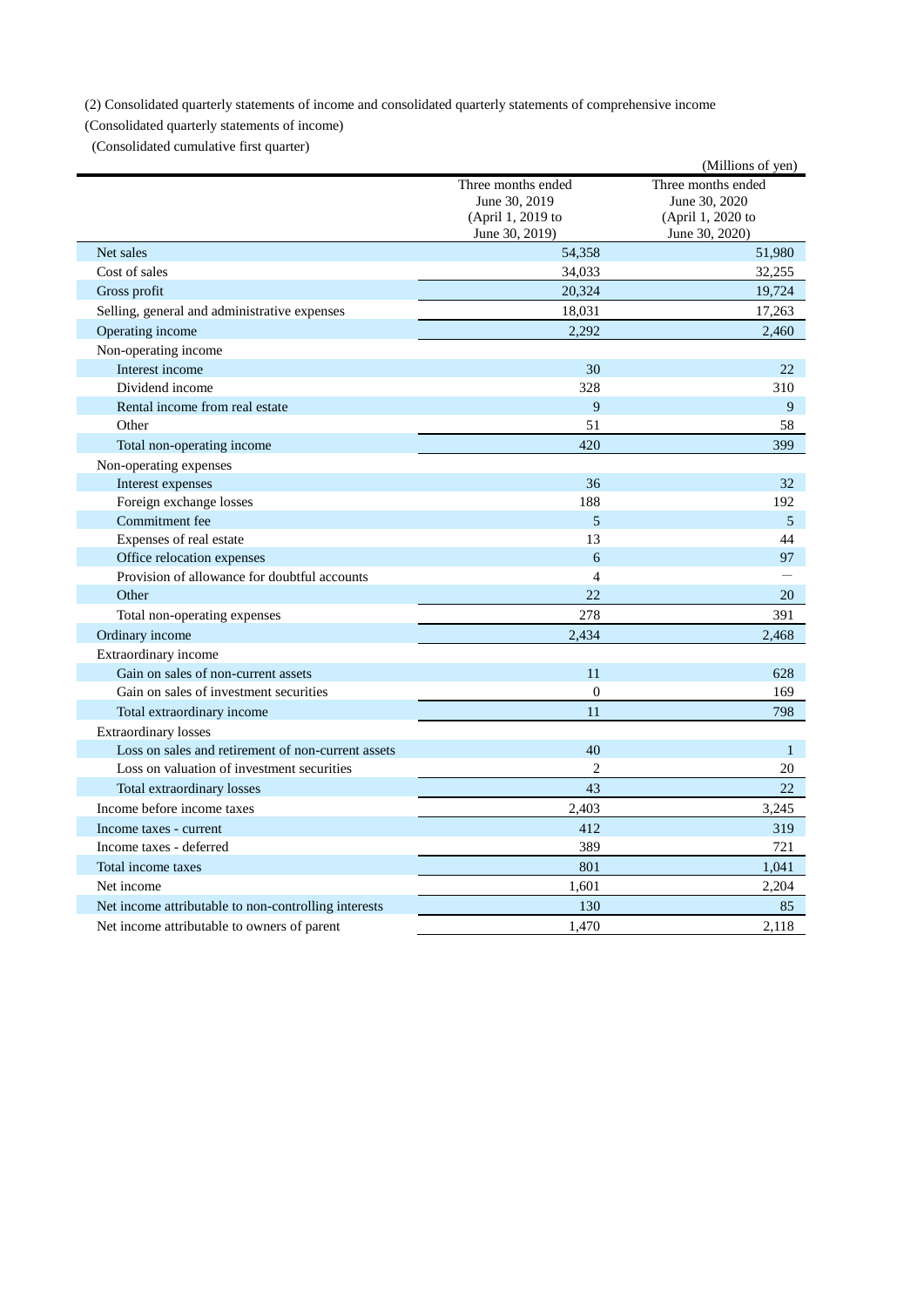## (Consolidated quarterly statements of comprehensive income)

(Consolidated cumulative first quarter)

| $\alpha$ consolidated cumulative that quarter         |                                                                            |                                                                            |
|-------------------------------------------------------|----------------------------------------------------------------------------|----------------------------------------------------------------------------|
|                                                       |                                                                            | (Millions of yen)                                                          |
|                                                       | Three months ended<br>June 30, 2019<br>(April 1, 2019 to<br>June 30, 2019) | Three months ended<br>June 30, 2020<br>(April 1, 2020 to<br>June 30, 2020) |
| Net income                                            | 1,601                                                                      | 2,204                                                                      |
| Other comprehensive income                            |                                                                            |                                                                            |
| Valuation difference on available-for-sale securities | 277                                                                        | 1,123                                                                      |
| Deferred gains or losses on hedges                    | (22)                                                                       | (2)                                                                        |
| Foreign currency translation adjustment               | 317                                                                        | (673)                                                                      |
| Remeasurements of defined benefit plans, net of tax   | 6                                                                          | 6                                                                          |
| Total other comprehensive income                      | 579                                                                        | 453                                                                        |
| Comprehensive income                                  | 2,180                                                                      | 2,657                                                                      |
| Comprehensive income attributable to:                 |                                                                            |                                                                            |
| Owners of parent                                      | 2,035                                                                      | 2,599                                                                      |
| Non-controlling interests                             | 145                                                                        | 58                                                                         |